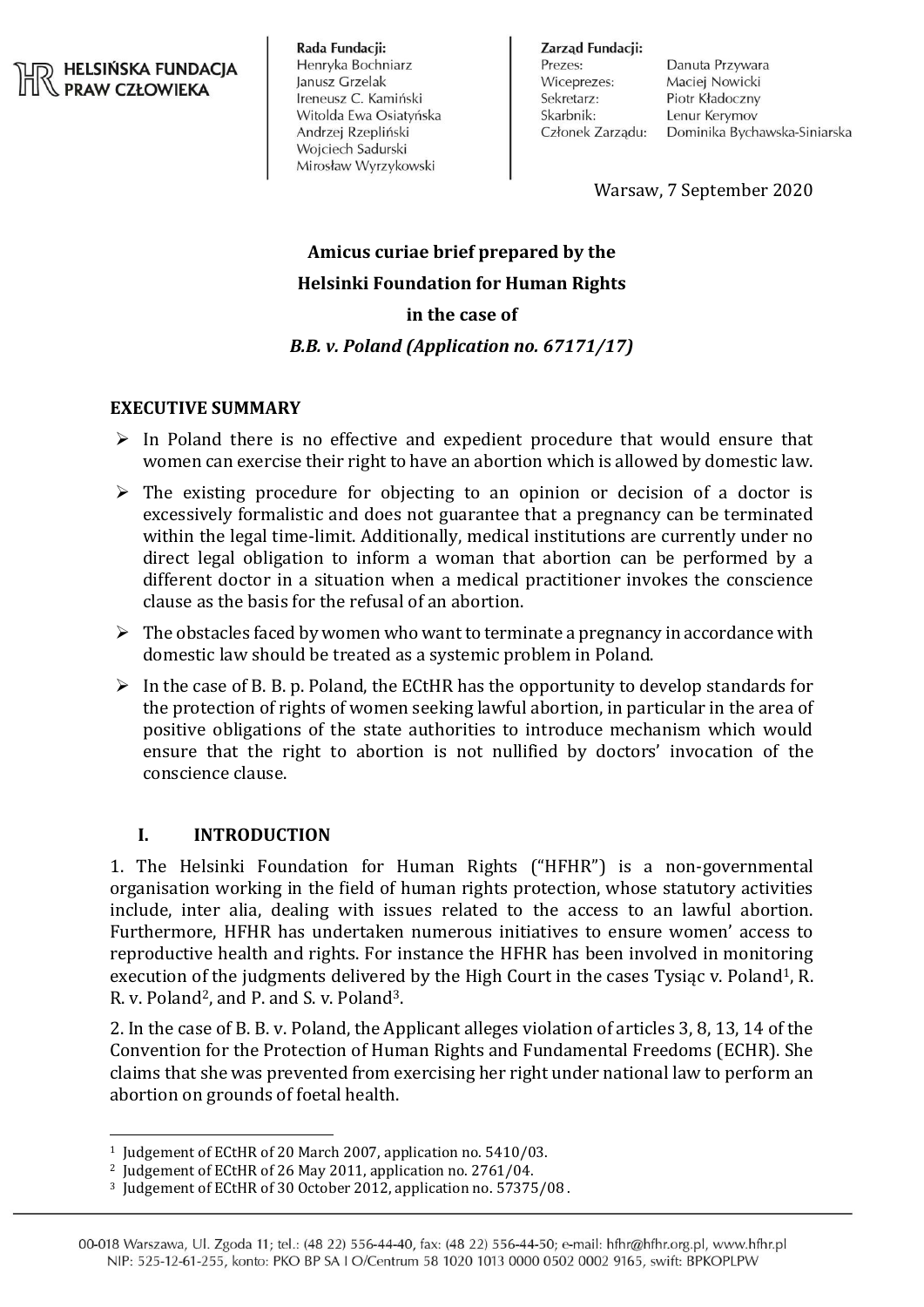3. In light of the scope of consent granted by the ECtHR, the amicus curiae does not refer directly to the case under review but presents instead the broader context of the situation. In particular, HFHR wants to turn attention to the practical and legal aspects of accessibility of lawful abortion procedures in Poland. We would like to review whether the procedure of objecting to an opinion or decision of a doctor (also in the context of invoking the conscience clause by a medical practitioner) offer effective protection to women's rights.

# **II. PROCEDURE FOR OBJECTING TO A DOCTOR'S OPINION OR CERTIFICATE**

4. In 2008 was introduced to Polish law the procedure for objecting to an opinion or decision of a doctor. The procedure was adopted in the Act of 6 November 2008 on Patients' Rights and the Commissioner for Patients' Rights<sup>4</sup> and is related to implementation the ECtHR judgement in case Tysiąc v. Poland. However the procedure has a universal character and its application is not necessarily limited to the area of reproductive rights. An objection to an opinion or certificate issued by a doctor or a dentist may be lodged with a Medical Commission with the Commissioner for Patients' Rights, if an opinion or a certificate impacts the rights or obligations of a patient under the law. The time limit for lodging the objection is 30 days from the date of issue of the opinion or a certificate. An objection has to have grounds, including a reference to the provision of law which was affected by the challenged medical opinion or certificate. The Medical Commission, issues a ruling promptly, but not later than within 30 days from the date of lodging the objection.

5. In HFHR's opinion, the procedure for objecting to a doctor's opinion or certificate, does not constitute an adequate procedural guarantee for women to use in situations when doctors refuse to perform a lawful abortion.

6. The objection procedure is excessively formalised. In particular, in rationales to their objection, patients are required to indicate particular legal provisions which set forth the patient's rights and duties affected by a given doctor's opinion or certificate. A copy of the opinion or certificate should be attached to the objection. At the same time, the procedure does not foresee the participation of a legal representative, in particular a professional counsel. A review of statistics concerning objections raised by patients shows that only a small part meet the formal requirements and are considered by the Medical Board by the Commissioner for Patient's Rights. In 2019, the Commissioner received 70 objections but only 18 met the formal requirements.<sup>5</sup> In 2018, 5 out of 31 objections were analysed by the Medical Board.<sup>6</sup> In 2017, the Commissioner received 15 objections, of which only one fulfilled the formal criteria.<sup>7</sup> Also in 2016, only one of 24 registered objections complied

 $\overline{a}$ <sup>4</sup> Journal of Laws of 2020, position 849 with subsequent changes.

<sup>5</sup> Report on the respect for patient's rights in the territory of Poland. Covers the period between 1 January 2019 and 31 December 2019, p. 34, available at: [https://www.gov.pl/web/rpp/sprawozdanie-za-2019](https://www.gov.pl/web/rpp/sprawozdanie-za-2019-rok) [rok.](https://www.gov.pl/web/rpp/sprawozdanie-za-2019-rok) 

<sup>6</sup> Report on the respect for patient's rights in the territory of Poland. Covers the period between 1 January 2018 and 31 December 2018, p. 39, available at: <https://www.gov.pl/web/rpp/sprawozdanie-za-2018-rok> <sup>7</sup> Report on the respect for patient's rights in the territory of Poland. Covers the period between 1 January 2017 and 31 December 2017, p. 40, available at: [https://www.gov.pl/web/rpp/sprawozdanie-za-2017](https://www.gov.pl/web/rpp/sprawozdanie-za-2017-rok) [rok.](https://www.gov.pl/web/rpp/sprawozdanie-za-2017-rok)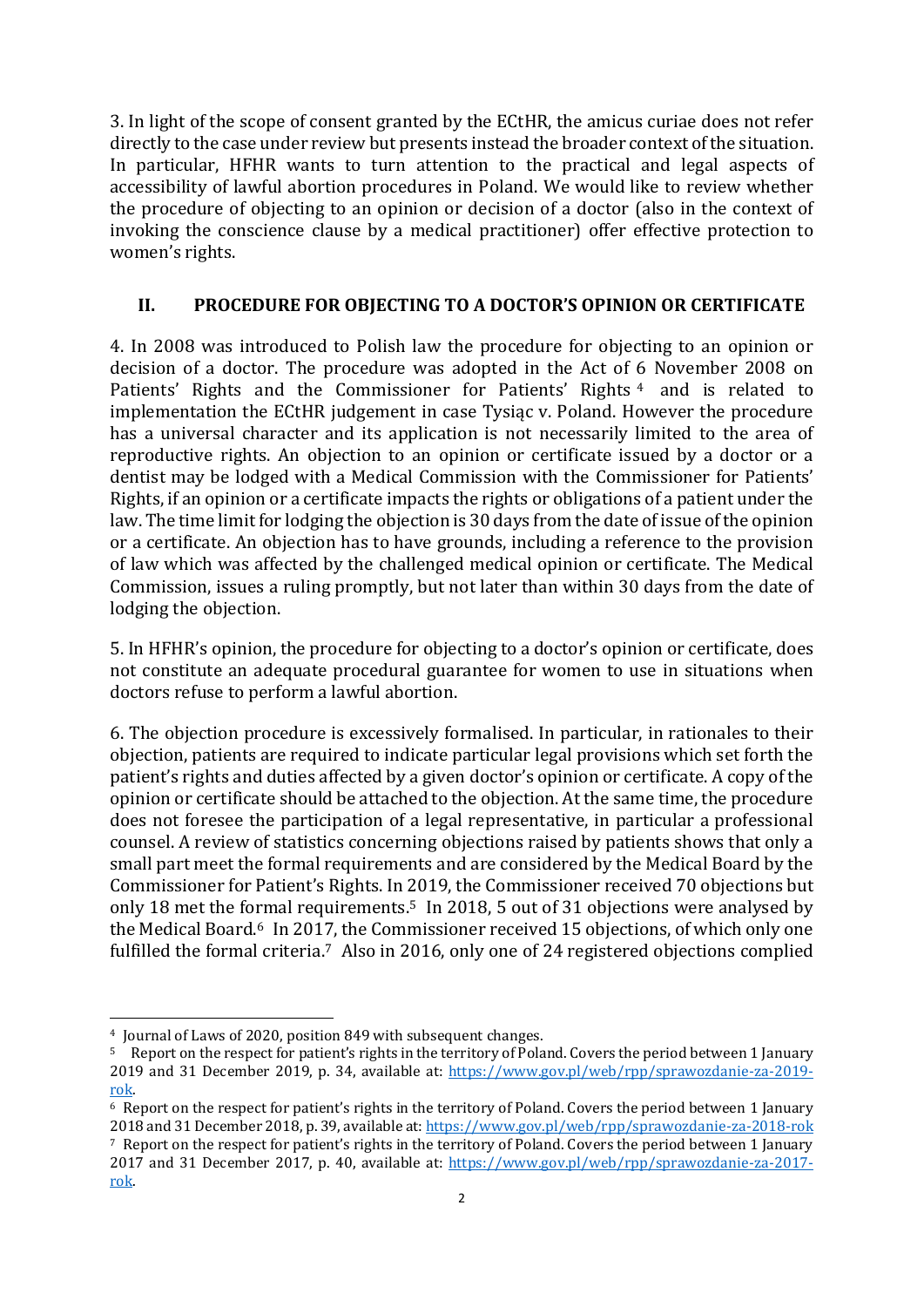with criteria given by the law.<sup>8</sup> Similarly in 2015, only one objection was considered as to the substance.<sup>9</sup> In 2014, five out of 34 submitted objections were considered on the merits, while in 2013 only two out of 28 submitted objections met the formal requirements.<sup>10</sup>

7. What is more, the current legal framework concerning the objection procedure does not specify whether it is possible to raise an objection when a doctor refuses to issue an opinion or a certificate, or does it only orally. A possibility of raising an objection in such circumstances may have a particular importance in the context of applying for a lawful abortion. In such situations, doctors can refuse to issue a negative decision in writing or may delay issuance of such a decision, which can effectively undermine a woman's right to terminate pregnancy within a legally specified period. There are some doubts if the right to object also applies to refusals to refer a person for medical examination, including prenatal testing. This raised concerns which were expressed, for example, by the Commissioner for Patients' Rights. The Commissioner pointed to the need for a clear regulation which would foresee that the objection procedure applies to refusals to refer a person for medical testing11. Results of such testing can play a crucial role in making an assessment as to whether the state of the foetus justifies termination of pregnancy and, as a consequence, can be indispensable for a woman to make a decision on continuing her pregnancy.

8. In cases concerning abortion, time plays a crucial role. For this reason, one should negatively assess the 30-day deadline set up in law for consideration of an objection by the Medical Board. There is no regulation which would guarantee that the Medical Board will issue a decision before the end of the period when it is possible to obtain a lawful abortion.

9. It is worth noting that certain works were carried out in the Ministry of Health aiming at the simplification of the procedure for lodging an objection against a doctor's opinion or certificate. The need for changes in the procedure was expressed by the Commissioner for Patient's Rights.12. But on 16 November 2016, the Permanent Committee of the Council of Ministers decided to exclude the matters pertaining to the procedure of objecting to an opinion or decision of a doctor from further legislative works on the Act on patients' rights and the Commissioner for Patients' Rights.<sup>13</sup> Finally, until today no amendments have

 $\overline{a}$ 

<sup>&</sup>lt;sup>8</sup> Report on the respect for patient's rights in the territory of Poland. Covers the period between 1 January 2016 and 31 December 2016, p. 46, available at: [https://www.gov.pl/web/rpp/sprawozdanie-za-2016](https://www.gov.pl/web/rpp/sprawozdanie-za-2016-rok) [rok.](https://www.gov.pl/web/rpp/sprawozdanie-za-2016-rok) 

<sup>9</sup> Report on the respect for patient's rights in the territory of Poland. Covers the period between 1 January 2015 and 31 December 2015, p. 43, available at: [https://www.gov.pl/web/rpp/sprawozdanie-za-2015](https://www.gov.pl/web/rpp/sprawozdanie-za-2015-rok) [rok.](https://www.gov.pl/web/rpp/sprawozdanie-za-2015-rok) 

<sup>10</sup> Report on the respect for patient's rights in the territory of Poland. Covers the period between 1 January 2014 and 31 December 2014, p. 38, available at: [https://www.gov.pl/web/rpp/sprawozdanie-za-2014](https://www.gov.pl/web/rpp/sprawozdanie-za-2014-rok) [rok.](https://www.gov.pl/web/rpp/sprawozdanie-za-2014-rok) 

<sup>11</sup> Report on the respect for patient's rights in the territory of Poland. Covers the period between 1 January 2015 and 31 December 2015, p. 43, available at: [https://www.gov.pl/web/rpp/sprawozdanie-za-2015](https://www.gov.pl/web/rpp/sprawozdanie-za-2015-rok) [rok;](https://www.gov.pl/web/rpp/sprawozdanie-za-2015-rok) [https://archiwum.rpp.gov.pl/prawo-do-zgloszenia-sprzeciwu.](https://archiwum.rpp.gov.pl/prawo-do-zgloszenia-sprzeciwu)

<sup>12</sup> Information published on the official website of the Ombudsman for Patients' Rights, available at: [https://archiwum.rpp.gov.pl/prawo-do-zgloszenia-sprzeciwu.](https://archiwum.rpp.gov.pl/prawo-do-zgloszenia-sprzeciwu) 

<sup>13</sup> Response of the Government of the Republic of Poland of 14th September 2017 to the communication to the Committee of Ministers of Council of Europe by the HFHR of 1st September 2017, p. 3, available at: [http://hudoc.exec.coe.int/eng?i=DH-DD\(2017\)991revE.](http://hudoc.exec.coe.int/eng?i=DH-DD(2017)991revE)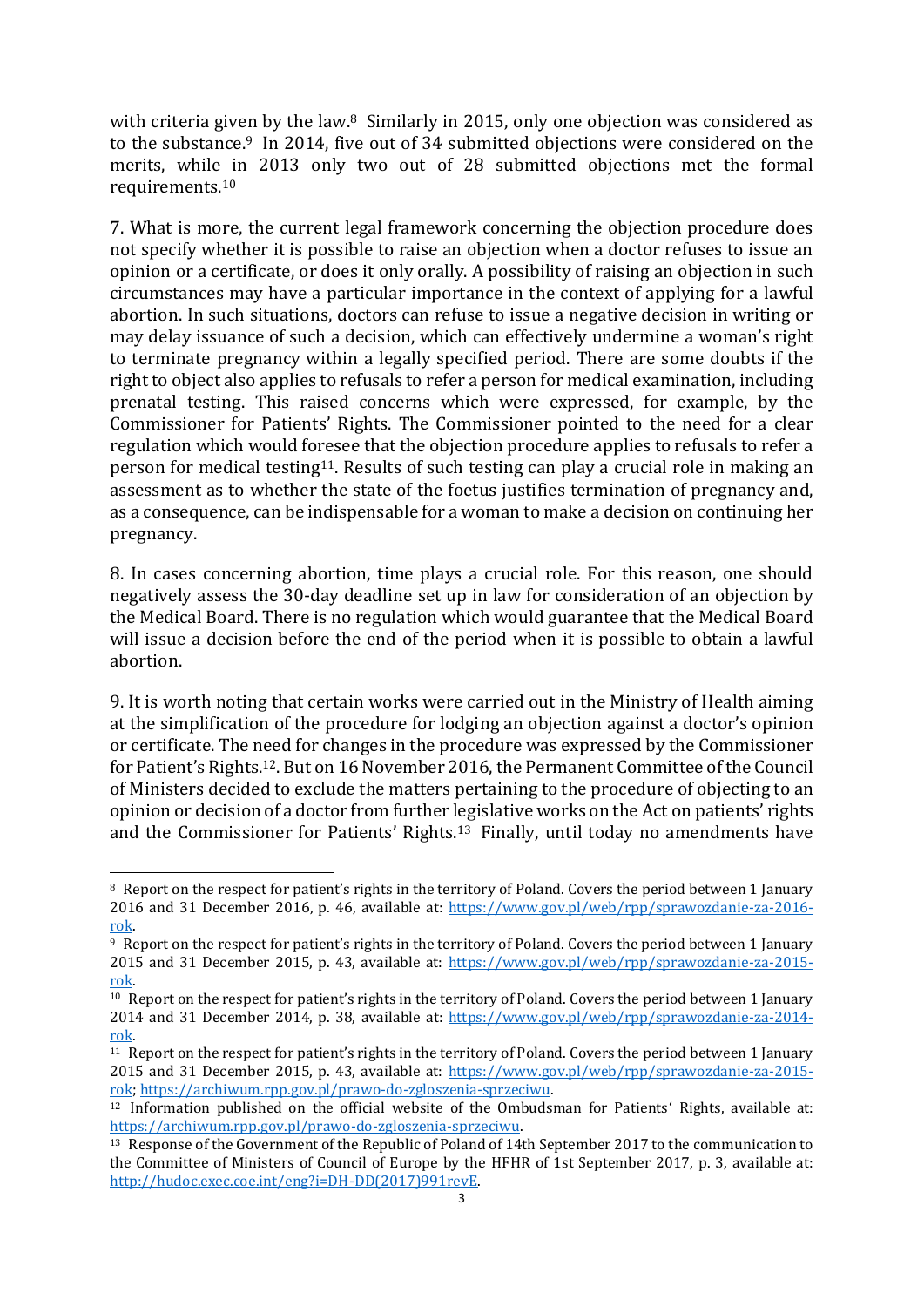been adopted and introduced in the Act on patient's rights and the Commissioner for Patient's Rights which would significantly alter the objection procedure, transforming it into an effective mechanism for protecting rights.

10. For these reasons, in HFHR's assessment the procedure of objecting against a doctor's certificate or opinion does not secure the respect for the right to a legal termination of pregnancy.

# **III. ACCESS TO LAWFUL ABORTION, IN PARTICULAR IN A SITUATION WHERE A DOCTOR INVOKES THE CONSCIENCE CLAUSE**

# **a) The objection procedure**

 $\overline{a}$ 

11. In HFHR's assessment the objection procedure does not safeguard access to abortion in a situation where the conscience clause is invoked by a doctor. It shows the data obtained by the HFHR from the Commissioner for Patients' Rights. <sup>14</sup> In 2019 was lodged an objection by a woman who was not admitted to a hospital gynaecology department due to the lack of possibility to perform an abortion. The woman was eligible for lawful abortion under domestic law, which permits the termination of pregnancy in cases of a high probability of foetal defects or an incurable medical condition endangering the foetus' life (in this case: Edwards' syndrome). However, all doctors in the hospital, including the one who issued the negative decision, refused to terminate the pregnancy by invoking the conscience clause. Ultimately, the Medical Review Board at the Commissioner for Patients' Rights found the objection unjustified. The Board underlined that under Polish law a doctor has the right to refrain from performing a procedure on the basis of the conscience clause.

12. Additionally, the objection procedure in its current form does not guarantee that a woman may receive reliable, exhaustive and objective information on whether she has the right to have a lawful abortion performed. The objection procedure further fails to ensure that a woman will receive information on where the abortion procedure can be performed in a situation where the originally approached doctor invokes the conscience clause.

13. What is more, multiple irregularities in the implementation of provisions concerning abortion were indicated also by the NGOs. For instance, the Federation for Women and Family Planning stressed that a number of hospitals in Poland continue to institutionally refuse to provide abortion care on grounds of conscience what is contrary to the Polish law. According to Federation' s reports: 'there continue to be entire regions of Poland where legal abortion care is inaccessible as no health facilities or professionals are providing the care. For example, in 2018 no abortions were performed in Podkarpackie voivodship, a region with a population of women of reproductive age of more than 500,000. In this region more than 3,000 doctors signed the conscience clause declaration attesting to their unwillingness to perform legal abortions". 15

<sup>14</sup> Letter of the Commissioner for Patients' Rights to the HFHR of 17 January 2020, ref. RzPP-DPR-WPL.0133.1.2020.

<sup>&</sup>lt;sup>15</sup> Communication from the Center of Reproductive Rights and the Federation for Women and Family Planning to Committee of Ministers of Council of Europe in the cases of R.R., TYSIAC and P. and S. v. Poland (22/01/2020), available at[: http://hudoc.exec.coe.int/eng?i=DH-DD\(2020\)99-revE.](http://hudoc.exec.coe.int/eng?i=DH-DD(2020)99-revE)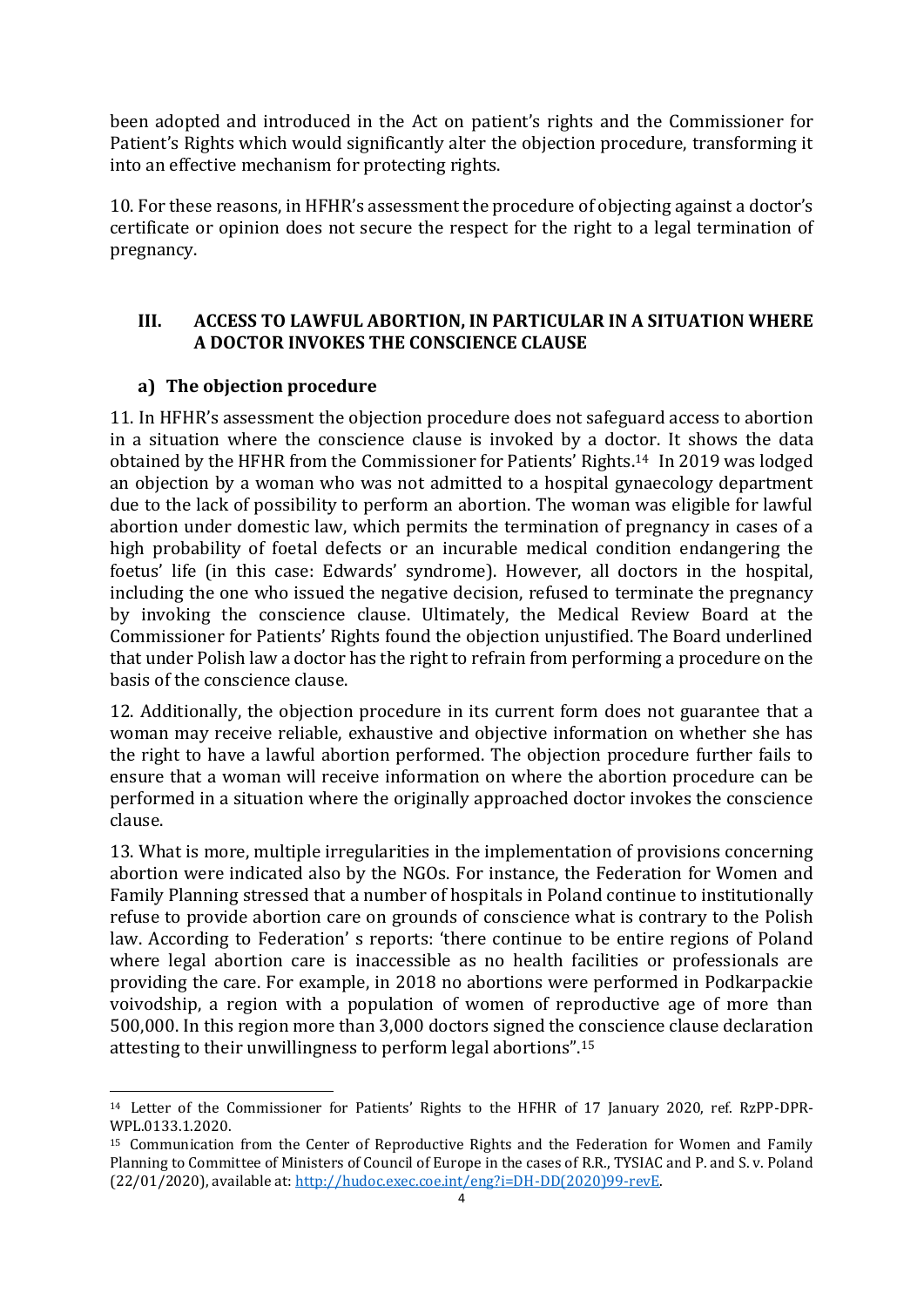14. Results of Federation's monitoring <sup>16</sup> of access to legal abortion in hospitals in Poland's largest cities show that hospitals: "impose many barriers and requirements that have no basis in law. Such requirements include mandatory psychological consultation in the perinatal hospice, additional medical tests and repetitive medical examinations, provision of certificates and approvals that are difficult to obtain such as a certificate from the National Consultant for Gynecology and Obstetrics or the approval of the Bioethical Commission, and convening medical consultations within health facilities to ascertain the woman's eligibility for legal abortion care".<sup>17</sup>

15. It should further be noted that the Polish Commissioner for Human Rights permanently indicates the difficulties in accessing legal abortion. 18

# **b) Judgement of the Constitutional Tribunal delivered on 2015**

16. Despite that the facts of the case B. B. v. Poland took place in 2014, in HFHR's opinion it is worthy to mention about the ruling of the Constitutional Tribunal delivered on 2015. Since 2015 there is no provision of Polish law that would oblige a doctor or other medical practitioner to inform the patient about an effective way of obtaining a healthcare service (here, undergoing abortion) from a different healthcare provider (medical institution) in the case where the doctor or other practitioner refuses to perform the said service by invoking the conscience clause. This state of affairs is a consequence of the judgement of the Constitutional Tribunal ("CT") delivered on 7 October 201519, in which the CT found the provisions introducing such an obligation unconstitutional. According to the CT, if a doctor invoking the conscience clause was legally obliged to refer the patient to a different medical facility, such an obligation would disproportionately interfere with the doctor's freedom of conscience protected under Article 53 (1) of the Constitution. The current legal situation, created after the relevant provisions lost their legal force in consequence of the CT's decision, leads to a significant disparity in the protection of doctors' freedom of conscience and patients' right to obtain medical services.

17. In should be stressed that in 2020 were carried out some legislative works on an amendment to Article 39 of the Act of 5 December 1996 on the medical and dental profession.<sup>20</sup> As it was stressed in the explanatory note on the draft amendment, the changes sought to execute the CT judgement of 7 October 2015. It was proposed that the

[www.rpo.gov.pl/sites/default/files/Informacja%20roczna%20RPO%20za%20rok%202017.pdf;](http://www.rpo.gov.pl/sites/default/files/Informacja%20roczna%20RPO%20za%20rok%202017.pdf)

 $\overline{a}$  $16$  Report "Dzień dobry, chce przerwać ciążę – o procedurach dostepu do legalnej aborcji w polskich szpitalach" is available at: http://federa.org.pl/wp-content/uploads/2017/06/RAPORT-SZPITALE-FEDERACJA.pdf.

<sup>&</sup>lt;sup>17</sup> Communication from the Center of Reproductive Rights and the Federation for Women and Family Planning to Committee of Ministers od Council of Europe in the cases of R.R., TYSIAC and P. and S. v. Poland (22/01/2020), available at[: http://hudoc.exec.coe.int/eng?i=DH-DD\(2020\)99-revE.](http://hudoc.exec.coe.int/eng?i=DH-DD(2020)99-revE) 

<sup>18</sup> Information on the activity of the Commissioner for Human Rights and the observance of human and civil rights and freedoms in the Republic of Poland in 2016, p. 206, available at: [https://www.rpo.gov.pl/sites/default/files/Informacja%20RPO%202016%20do%20druku.pdf;](https://www.rpo.gov.pl/sites/default/files/Informacja%20RPO%202016%20do%20druku.pdf)

Information on the activity of the Commissioner for Human Rights and the observance of human and civil rights and freedoms in the Republic of Poland in 2017, pp. 121, 489-490, available at:

Information on the activity of the Commissioner for Human Rights and the observance of human and civil rights and freedoms in the Republic of Poland in 2018, pp 301-304, available at: [https://www.rpo.gov.pl/sites/default/files/Informacja%20Roczna%20Rzecznika%20Praw%20Obywatel](https://www.rpo.gov.pl/sites/default/files/Informacja%20Roczna%20Rzecznika%20Praw%20Obywatelskich%20za%20rok%202018.pdf) [skich%20za%20rok%202018.pdf.](https://www.rpo.gov.pl/sites/default/files/Informacja%20Roczna%20Rzecznika%20Praw%20Obywatelskich%20za%20rok%202018.pdf)

<sup>19</sup> Case No. K 12/14.

<sup>&</sup>lt;sup>20</sup> Journal of Laws of 2020, position 514 with subsequent changes.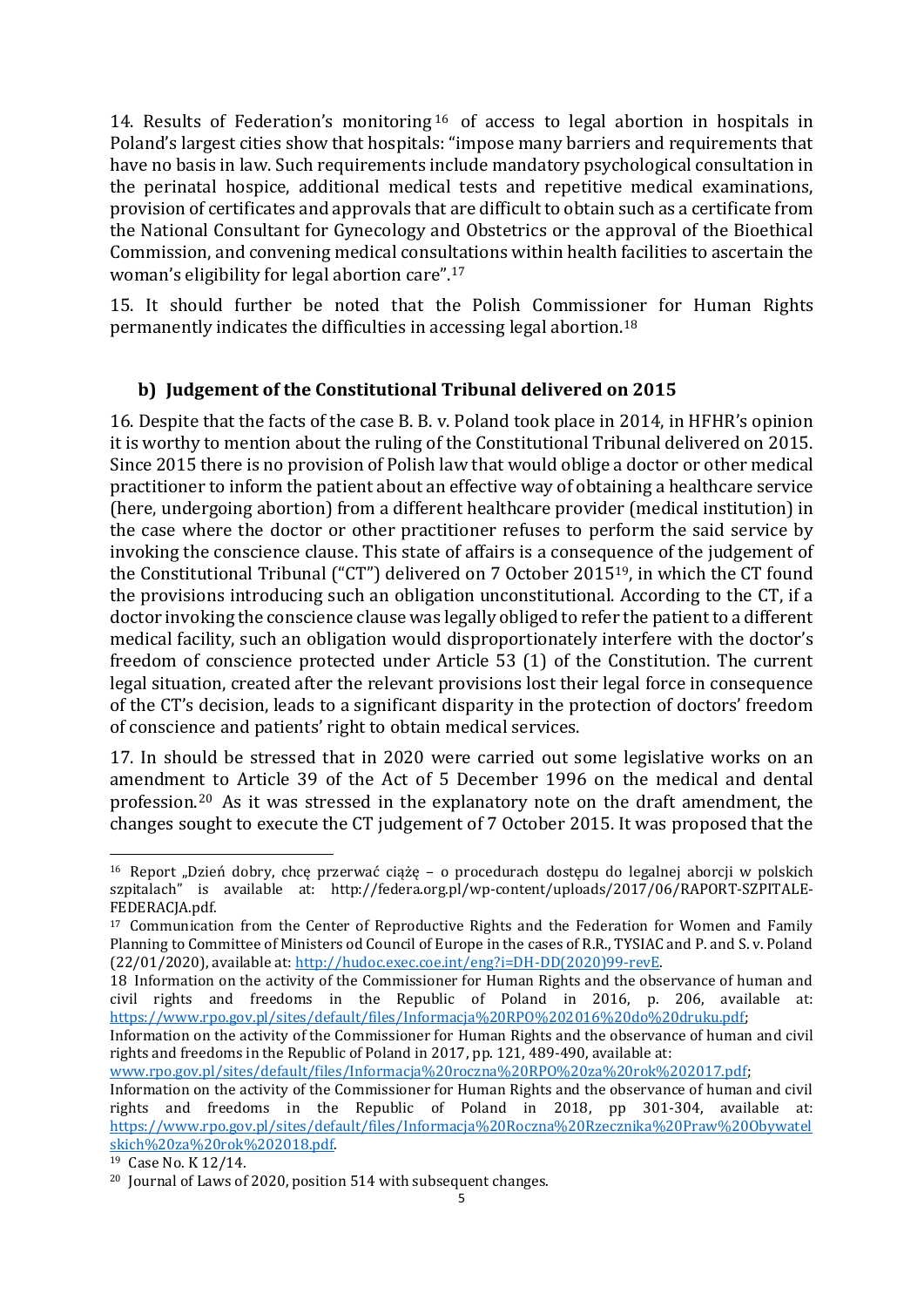obligation to inform a patient about an alternative option for obtaining a medical service from another doctor or a different medical institution and to notify the patient of the possibility to obtain such a service should be imposed on the healthcare provider which employed the doctor who refused to perform a procedure that they considered irreconcilable with their conscience.

18. What is important, the Council of Ministers (Government) sent the draft to the Parliament on 16 January 2020.<sup>21</sup> But few months later during the legislative process the mentioned amendment was deleted from the final text of the Act of 16 July 2020 amending the Act of 5 December 1996 on the medical and dental profession. 22

19. However, the proposed regulation arguably failed to ensure that a woman denied access to a medical procedure by a doctor invoking the conscience clause may *always* receive information on where else the procedure can be performed. First of all, according to the draft version of the amendment, a doctor had no obligation to refer the patient to the administration/management department of the doctor's medical institution or to inform the patient about their rights. What is more, the proposed amendment made no guarantee that the medical institution is informed about each and every case in which its doctors invoke the conscience clause and has the possibility to address such a situation, because only a doctor employed on the basis of an employment contract (or performing their duties as a service member) is required to notify their supervisor in writing before invoking the conscience clause. Notably, the proposed regulation did not refer to doctors contracted to work for medical institutions on any other basis, such as a contract falling outside the aegis of employment law.

## **c) Assessment of other regulatory mechanisms**

21. Also it should be verify if exist another measures, which can be considered as effective mechanisms ensuring access to lawful abortion. According to the Act of 15 April 2011 on healthcare institutions<sup>23</sup>, medical entities are obliged to provide publicly accessible information about the scope and type of the healthcare services offered. At a patient's request, the medical institution must also provide detailed information on the healthcare services offered, in particular on the applied testing and treatment methods, as well as the quality and safety of those methods. Appropriate information about medical institutions can also be received from regional branches of the National Health Fund ("NHF"). However, in HFHR's opinion, the above options of accessing information fail to ensure that women may effectively receive information on the available options of pregnancy termination. Above all, under the applicable law, the burden of searching for a proper facility and reviewing its services fells onto women. Such a search can be time-consuming, which is a substantial consideration given the strict period during which a pregnancy may be terminated under the law.

22. In addition, the NHF has the right to supervise the compliance of medical institutions with their contractual obligations to provide healthcare services *i.a.* pregnancy termination. Also, a notification of a service provider's (alleged) violation of a contract for

 $\overline{a}$ 

<sup>21</sup> Government-sponsored bill amending the Act of 5 December 1996 on the medical and dental profession, Sejm paper No. 172, http://www.sejm.gov.pl/sejm9.nsf/PrzebiegProc.xsp?id=E28B6568AB5E038 2C12584F6003E3BAF.

<sup>22</sup> Journal of Laws no. 1291.

<sup>&</sup>lt;sup>23</sup> Journal of Laws of 2020, position 295 with subsequent changes.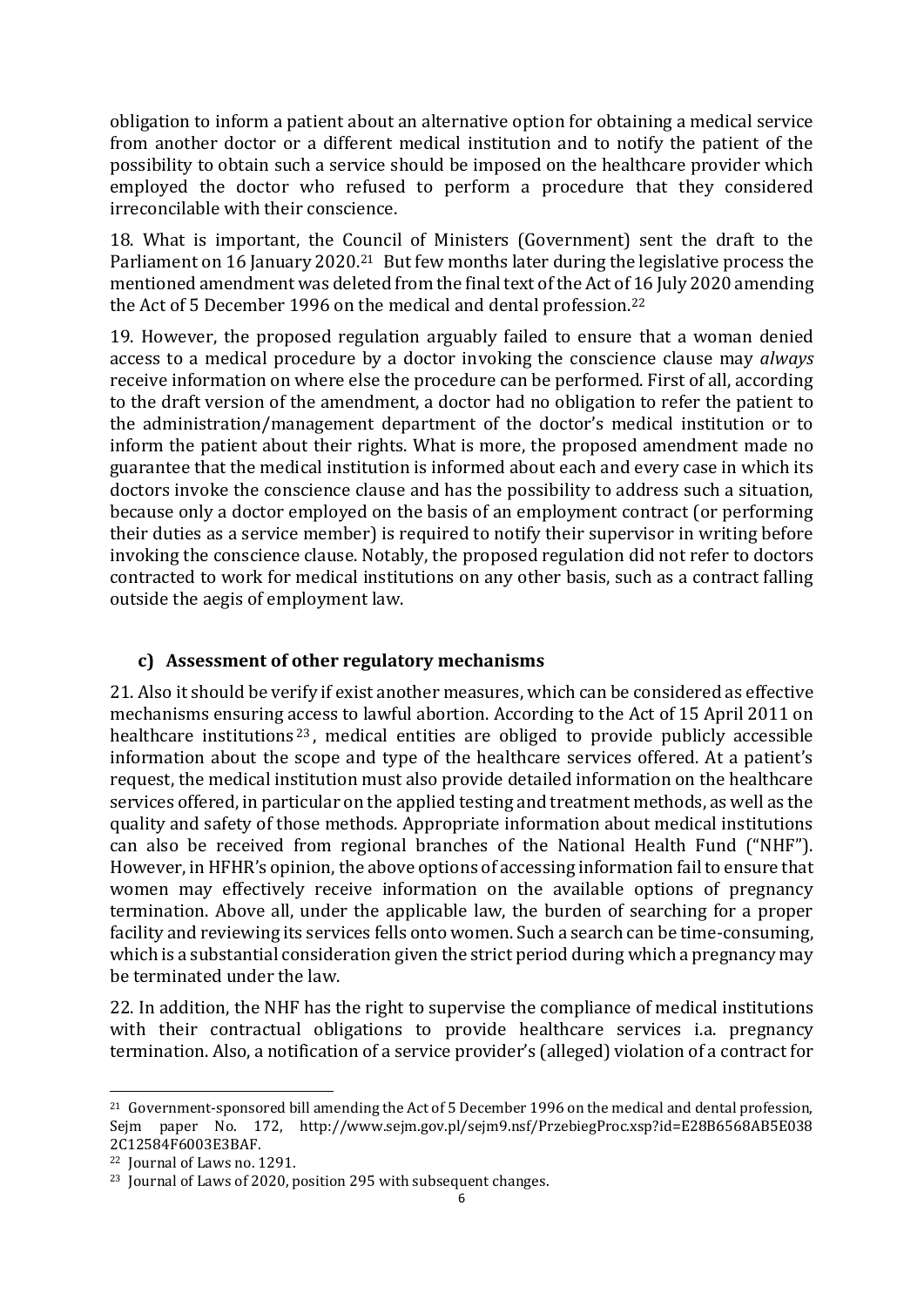the provision of medical services should constitute a basis for commencement of the clarification proceedings.

23. The data obtained by the HFHR from the NHF<sup>24</sup> show that between 2008 and 2019, the Fund conducted only four proceedings related to the imposition of contractual penalties on medical facilities for non-performance or breach of the medical services contract, consisting in a refusal to perform an abortion. One proceeding ended in the imposition of a contractual penalty (in 2014, a facility from the Mazovian voivodeship). The remaining proceedings did not result in the imposition of penalties (in 2015, a facility from the Mazovian voivodeship; in 2016 two proceedings, an entity from the Opolskie voivodeship).

24. On the other hand, the data of the NHF<sup>25</sup> show that the Fund registered more than 4 cases concerning a refusal to perform an abortion. The NHF dealt with the following cases:

- One case in 2011 concerning a refusal by a psychiatrist to issue a certificate which would enable the patient to have an abortion (entity from the Silesian voivodeship);
- Two cases in 2015. In the first case, explanatory proceedings conducted by the Fund showed that there were no medical bases for abortion. In the second case, the refusal was related to the doctor's invocation of the conscience clause (entity from the Podkarpackie voivodeship);
- One case in 2016 concerning a refusal to perform an abortion by an entity which had a contract with for such medical services (entity from the Silesian voivodeship);
- $-$  Two cases in 2018:

 $\overline{a}$ 

- Eleven cases in 2019.

25. It is visible that the above-listed cases did not translate into initiation of proceedings for imposition of contractual penalties by the NHF.

26. Also the information obtained by the HFHR demonstrate that the violations of patients' rights connected with lawful abortion recorded by the Commissioner for Patients' Rights did not give rise to any clarification proceedings launched by the NHF.

27. The data of the Commissioner for Patients' Rights<sup>26</sup> show that between 2008 and 2019, the Commissioner considered 20 complaints (other than an objection to the decision or opinion of a doctor) concerning a refusal to perform an abortion. In five cases, the Commissioner concluded that there had been a violation of patient's rights (including the right to a medical service) and in four the proceedings were pending at the date of delivering the data to the HFHR in 2018. Also in four cases, the Commissioner informed the patient about available remedies, and in two discontinued proceedings upon the patient's motion. In addition, in 2018 the Commissioner noted four phone calls with women who faced obstacles in access to termination of pregnancy on the basis of prenatal testing results (3 cases from Podkarpackie voivodship, 1 case from Podlaskie voivodship).

<sup>&</sup>lt;sup>24</sup> Letter of the NHF to the HFHR of 6 March 2018, no. DSOZ.0123.7.2018.GKU. Letter of the NHF to the HFHR of 29 January 2020, no. DSOZ-DRS.0123.4.2020 2020.5548.CPKO.

<sup>25</sup> Letter of the NHF to the HFHR of 6 March 2018, no. DSOZ.0123.7.2018.GKU. Letter of the NHF to the HFHR of 29 January 2020, no. DSOZ-DRS.0123.4.2020 2020.5548.CPKO.

<sup>26</sup> Letter of 6 April 2018, no. RzPP-ODO.0133.3.2018; Letter of 12 March 2020, no. RzPP-DPR-WPL.0133.1.2020.KBI.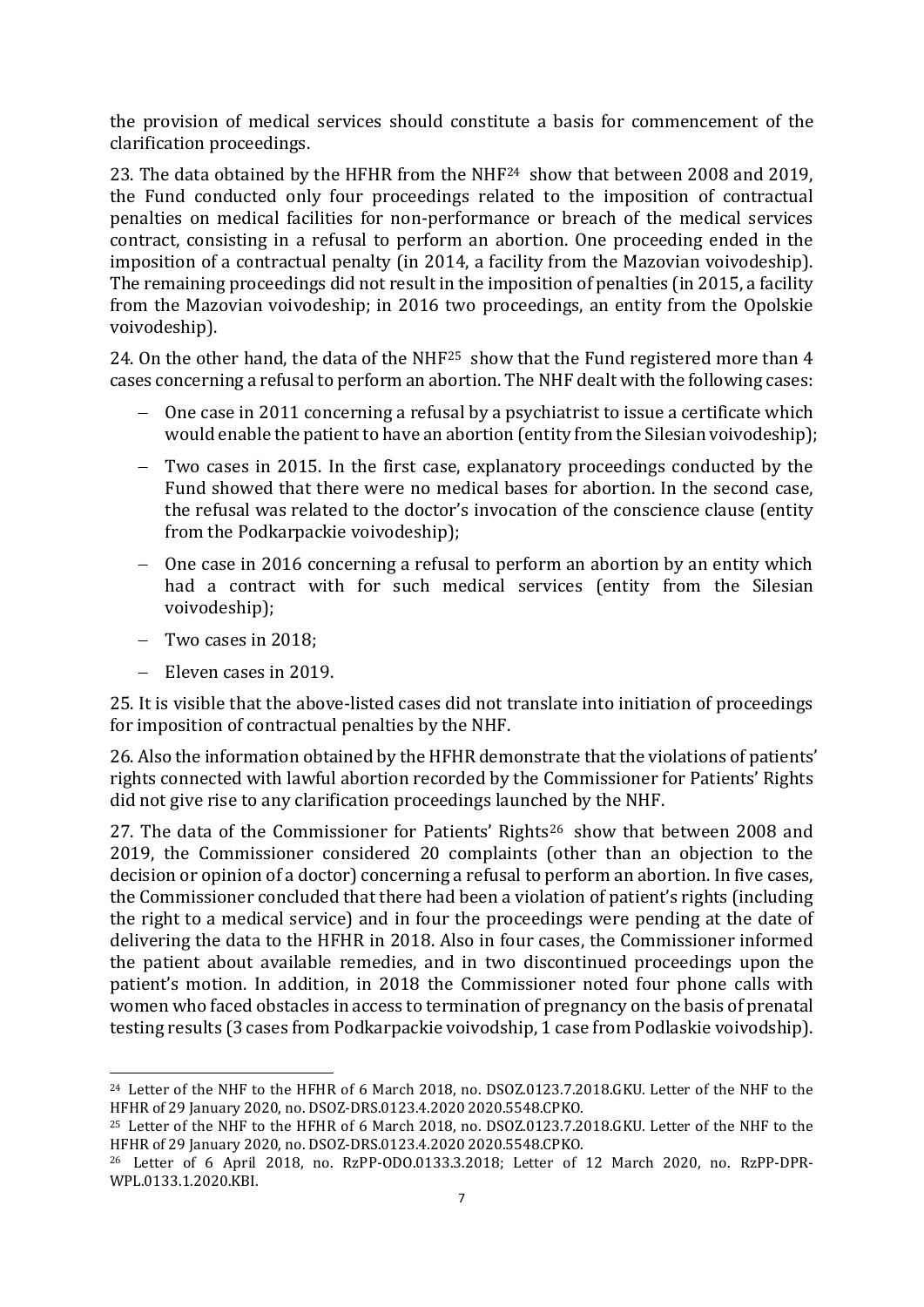28. The situations in which the Commissioner for Patients' Rights noted irregularities:

- A refusal to perform an abortion when the pregnancy endangers the life or health of the woman – violations found of the patient's right to healthcare services provided with due diligence (Article 8 of the Act on patient's rights and the Commissioner for Patients' Rights), to medical documentation and to file an objection to the medical opinion or decision – case from 2014, entity from the Warmińsko-Mazurskie voivodeship;
- A refusal to perform an abortion when there is a high probability of severe and irreversible defects of the foetus – violations found of the patient's right to healthcare services provided with due diligence (Article 8 of the Act on patient's rights and the Commissioner for Patients' Rights), to medical documentation and to file an objection to the medical opinion or decision – case from 2014, entity from the Mazovian voivodeship;
- A refusal to perform an abortion when there is a high probability of severe and irreversible defects of the foetus - violations found of the patient's right to healthcare services provided with due diligence (Article 8 of the Act on patient's rights and the Commissioner for Patients' Rights) and to information, but no violation of the right to have a medical service performed (Article 6 of the Act on patient's rights and the Commissioner for Patients' Rights) – case from 2015, entity from the Wielkopolskie voivodeship;
- A refusal to perform an abortion when there is a high probability of severe and irreversible defects of the foetus - violations found of the patient's right to have a medical service performed, to healthcare services provided with due diligence (Articles 6 and 8 of the Act on patient's rights and the Commissioner for Patients' Rights) and to medical documentation – case from 2015, entity from the Mazovian voivodeship;
- A refusal to perform an abortion when there is a high probability of severe and irreversible defects of the foetus - violations found of the patient's right to have a medical service performed, to healthcare services provided with due diligence (Articles 6 and 8 of the Act on patient's rights and the Commissioner for Patients' Rights) and to medical documentation – case from 2015, entity from the Podkarpackie voivodship.

29. The analysis of this data shows no correspondence to proceedings conducted by the NHF concerning the imposition of contractual penalties for breach of contract with respect to termination of pregnancy procedures. It is thus evident that the existing framework of regulatory measures, including contractual penalties for the breach of contracts with the NHF, cannot be considered an effective mechanism ensuring access to lawful abortion. It should be stressed that clarification proceedings (and contractual penalty proceedings) are only pursued (conducted) after a suspected irregularity involving a refusal to perform a medical procedure (e.g. an abortion) appears. No legal provision stipulates that such proceedings should end within a certain time-limit so to enable a woman to exercise her right to a lawful abortion before this right becomes unenforceable. This is yet another reason for considering the existing measures ineffective and devoid of practical applicability as remedies protecting the rights of women seeking an abortion.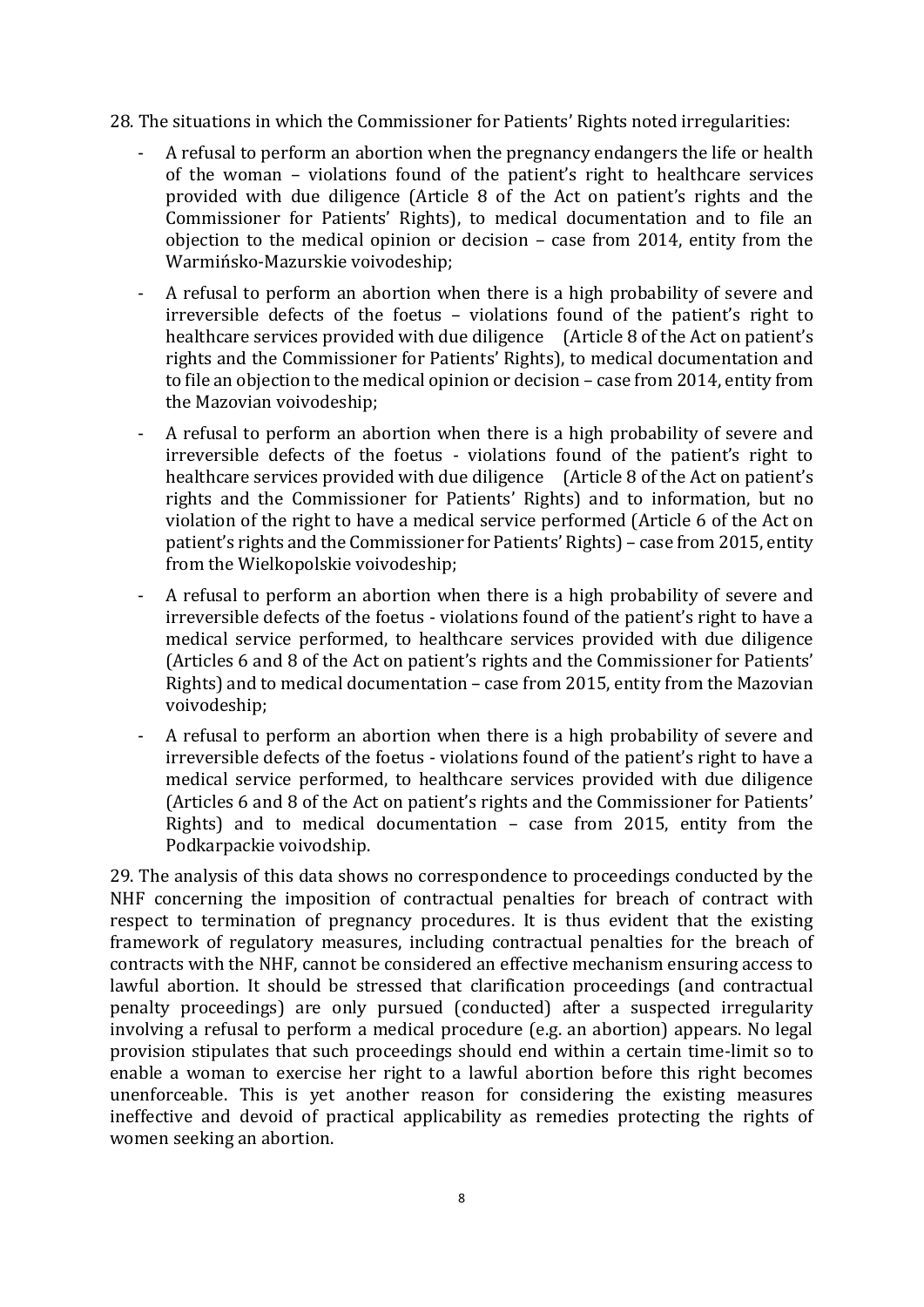## **IV. VIEWS OF INTERNATIONAL BODIES**

30. Also several international bodies expressed serious concerns about access to lawful abortion in Poland.

31. The Committee against Torture (CAT) in Concluding observations on the combined fifth and sixth  $(2013)^{27}$  and seventh  $(2019)^{28}$  periodic reports of Poland underlined the necessity of introducing in Polish law an effective mechanism ensuring access to safe and legal abortion, especially in cases of conscientious objection. In 2019 the CAT stated that: "there is no effective regulation of conscience-based refusals by doctors to perform abortions, with no guidelines on how to access legal abortion services and no information on the lack of obligation to seek additional medical opinions from a specialist, a joint consultation or confirmation by a ward administrator in cases where denial of procedure will result in physical and mental suffering so severe in pain and intensity as to amount to torture  $(...)$ .<sup>29</sup>

32. Similar comments were included in Human Rights Committee's (HRC) Concluding observations on the seventh periodic report of Poland (2016). <sup>30</sup> The HRC was concerned that: " women face significant procedural and practical obstacles in accessing safe legal abortion, which prompts many of them to travel long distances or abroad to access safe legal abortion. In addition, it notes with concern that: (a) the so-called "conscience clause" (…) has, in practice, often been inappropriately invoked, with the result that access to legal abortion is unavailable in entire institutions and in one region of the country; (b) as a result of the judgment of the Constitutional Tribunal of October 2015, there is no reliable referral mechanism for access to abortion following the exercise of conscientious objection; and (c) in some areas of the State party, few if any health providers are willing to offer legal abortion services". 31

33. It is worthy to underline that the Poland is under the pending enhanced procedure of supervision of the execution of ECtHR's judgements in cases Tysiąc v. Poland, R.R. v. Poland and P. and S. v. Poland.Since 2011, the Committee of Ministers of Council of Europe (CoM) regularly examines whether the authorities adopt necessary reforms in order to implement standards established in mentioned cases. In 2019 the CoM clearly noted the lack of positive progress since 2014 in introducing legal framework enabling women effectively exercise the right to lawful abortion.<sup>32</sup> Similarly in 2020 the CoM stressed that: "in light of the lack of the reform of the objection procedure and the continuing concerns

 $\overline{a}$ 

<sup>&</sup>lt;sup>27</sup> Committee Against Torture, Concluding observations on the combined fifth and sixth periodic reports of Poland adopted by the Committee at its fifty-first session (28 October–22 November 2013), ref.<br>CAT/C/POL/CO/5-6, available at: https://tbinternet.ohchr.org/ layouts/15/treatybodyexternal/ CAT/C/POL/CO/5-6, available at: [https://tbinternet.ohchr.org/\\_layouts/15/treatybodyexternal/](https://tbinternet.ohchr.org/_layouts/15/treatybodyexternal/%20Download.aspx?symbolno=CAT%2fC%2fPOL%2fCO%2f5-6&Lang=en)  [Download.aspx?symbolno=CAT%2fC%2fPOL%2fCO%2f5-6&Lang=en.](https://tbinternet.ohchr.org/_layouts/15/treatybodyexternal/%20Download.aspx?symbolno=CAT%2fC%2fPOL%2fCO%2f5-6&Lang=en)

<sup>&</sup>lt;sup>28</sup> Committee Against Torture, Concluding observations on the seventh periodic report of Poland adopted by the Committee at its sixty-seventh session (22 July–9 August 2019). Ref. CAT/C/POL/CO/7, available at: [https://tbinternet.ohchr.org/\\_layouts/15/treatybodyexternal/Download.aspx?symbolno=](https://tbinternet.ohchr.org/_layouts/15/treatybodyexternal/Download.aspx?symbolno=%20CAT%2fC%2fPOL%2fCO%2f7&Lang=en)  [CAT%2fC%2fPOL%2fCO%2f7&Lang=en.](https://tbinternet.ohchr.org/_layouts/15/treatybodyexternal/Download.aspx?symbolno=%20CAT%2fC%2fPOL%2fCO%2f7&Lang=en)

<sup>29</sup> Ibidem.

<sup>&</sup>lt;sup>30</sup> Human Rights Committee, Concluding observations on the seventh periodic report of Poland adopted by the Committee at its 118th session (17 October-4 November 2016), ref. CCPR/C/POL/CO/7, [https://tbinternet.ohchr.org/\\_layouts/15/treatybodyexternal/Download.aspx?symbolno=CCPR%2fC%2f](https://tbinternet.ohchr.org/_layouts/15/treatybodyexternal/Download.aspx?symbolno=CCPR%2fC%2fPOL%2fCO%2f7&Lang=en) [POL%2fCO%2f7&Lang=en.](https://tbinternet.ohchr.org/_layouts/15/treatybodyexternal/Download.aspx?symbolno=CCPR%2fC%2fPOL%2fCO%2f7&Lang=en)

<sup>31</sup> Ibidem.

<sup>&</sup>lt;sup>32</sup> Decision of the Committee of Ministers of 14 March 2019 concerning the execution of the ECtHR judgement of Tysiąc and R.R. v. Poland, ref. CM/Del/Dec(2019)1340/H46-31, available at: [http://hudoc.exec.coe.int/eng?i=004-20592.](http://hudoc.exec.coe.int/eng?i=004-20592)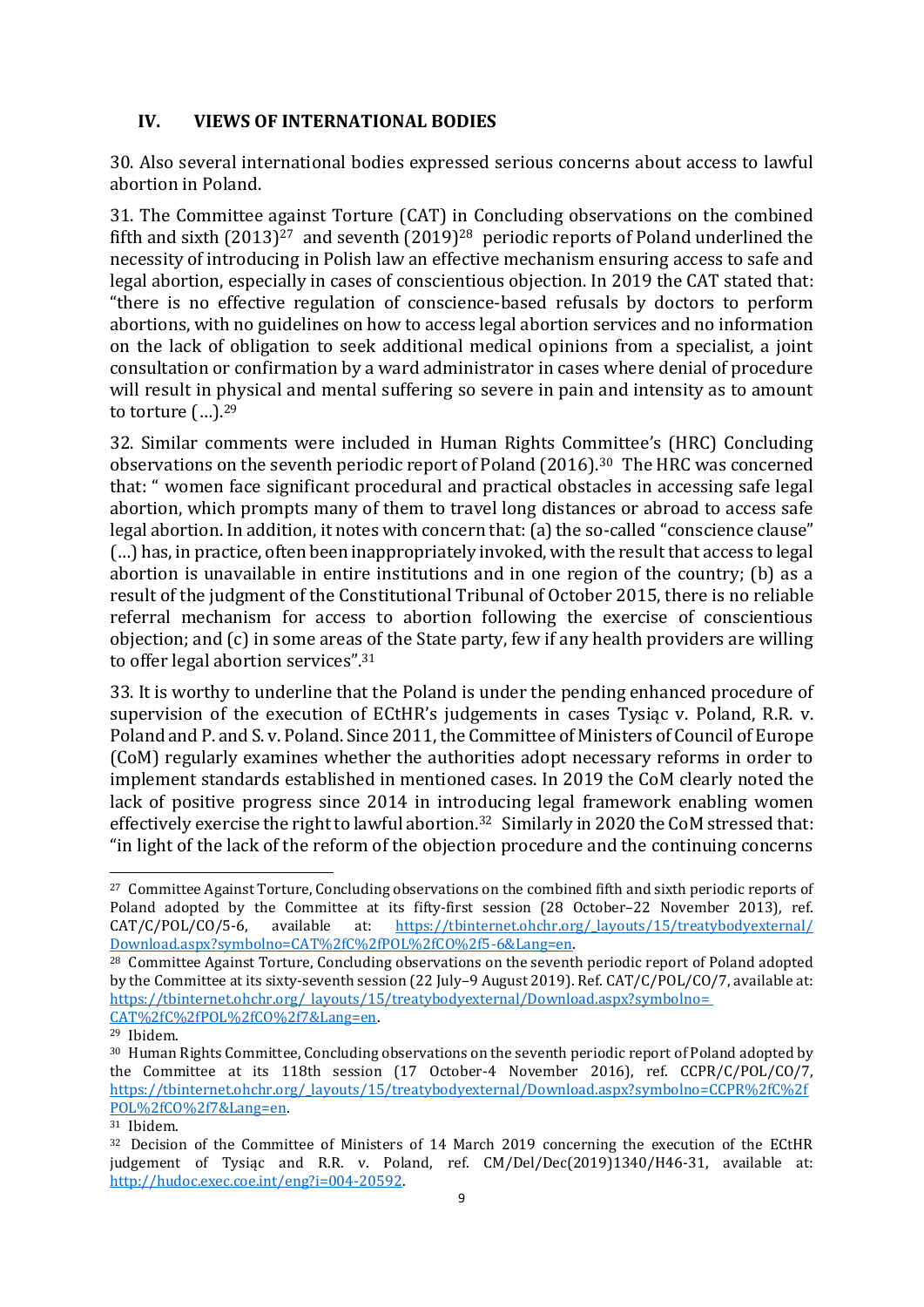as to its effectiveness, expressed by the Council of Europe Commissioner for Human Rights, the Polish Commissioner for Human Rights and civil society, strongly urged the authorities to adopt the necessary reforms without further delay and recalled in this context that respect for the rule of law requires States to ensure the legal and practical conditions for the effective exercise of the rights conferred by law".<sup>33</sup> What is important, in communication from the Commissioner for Human Rights of the Council of Europe presented to the CoM was underlined that: "the situation in the area of sexual and reproductive health and rights in Poland has not only failed to improve, but has in fact worsened in recent years. She considers that much remains to be done to ensure women and girls' access to sexual and reproductive health and rights in Poland as an essential component of guaranteeing women's human rights and advancing gender equality. There is a need to ensure their effective access to safe and legal abortion, including access to reliable information on the conditions and procedures in that regard. In particular, there is a need to urgently address important shortcomings in the legal and institutional framework of conscience-based refusals which seriously hamper the practical enjoyment by women and girls in Poland of their sexual and reproductive health and rights, even in those very limited situations where abortion is legal". <sup>34</sup> The Commissioner underlined views and reports indicating that the practice of invoking the conscience clause by medical practitioners has become increasingly common in Poland in recent times. She noted that: "in particular that since 2014 almost 4,000 Polish doctors have signed a "Declaration of Faith of Catholic doctors and medical students regarding human sexuality and fertility", through which they expressed their commitment to following "divine law" in their professional work and to reject abortion, contraception and in vitro fertilisation". 35

## **V. CONCLUSIONS**

34. Bearing in mind the arguments presented, we submit the following conclusions:

- in the case of B. B. p. Poland, the ECtHR has the opportunity to develop standards for the protection of rights of women seeking lawful abortion, in particular in the area of positive obligations incumbent on state authorities to introduce mechanism which would ensure that the right to abortion is not nullified by doctors' invocation of the conscience clause;

- non-governmental organizations, national institutions dealing with the protection of human rights, as well as international bodies and organizations indicate that in Poland there is no effective and expedient procedure that would ensure that women can exercise their right to have an abortion which is allowed by domestic law;

 $\overline{a}$ <sup>33</sup> Decision of the Committee of Ministers of 5 March 2020 concerning the execution of the ECtHR judgement of Tysiąc and R.R. v. Poland, ref. CM/Del/Dec(2020)1369/H46-21, available at: http://hudoc.exec.coe.int/eng?i=004-20592.

<sup>&</sup>lt;sup>34</sup> Communication from the Council of Europe Commissioner for Human Rights (27/01/2020) in the cases of R.R., Tysiąc and P. and S. v. Poland, available at: [http://hudoc.exec.coe.int/eng?i=DH-DD\(2020\)101-revE.](http://hudoc.exec.coe.int/eng?i=DH-DD(2020)101-revE)  Commissioner's observations were based i.a. on the report by Dunja Mijatović, Commissioner for Human Rights of the Council of Europe, following her visit to Poland from 11 to 15 March 2019, ref. CommDH(2019)17, available at: https://rm.coe.int/report-on-the-visit-to-poland-from-11-to-15-march-2019-by-dunja-mijato/168094d848.